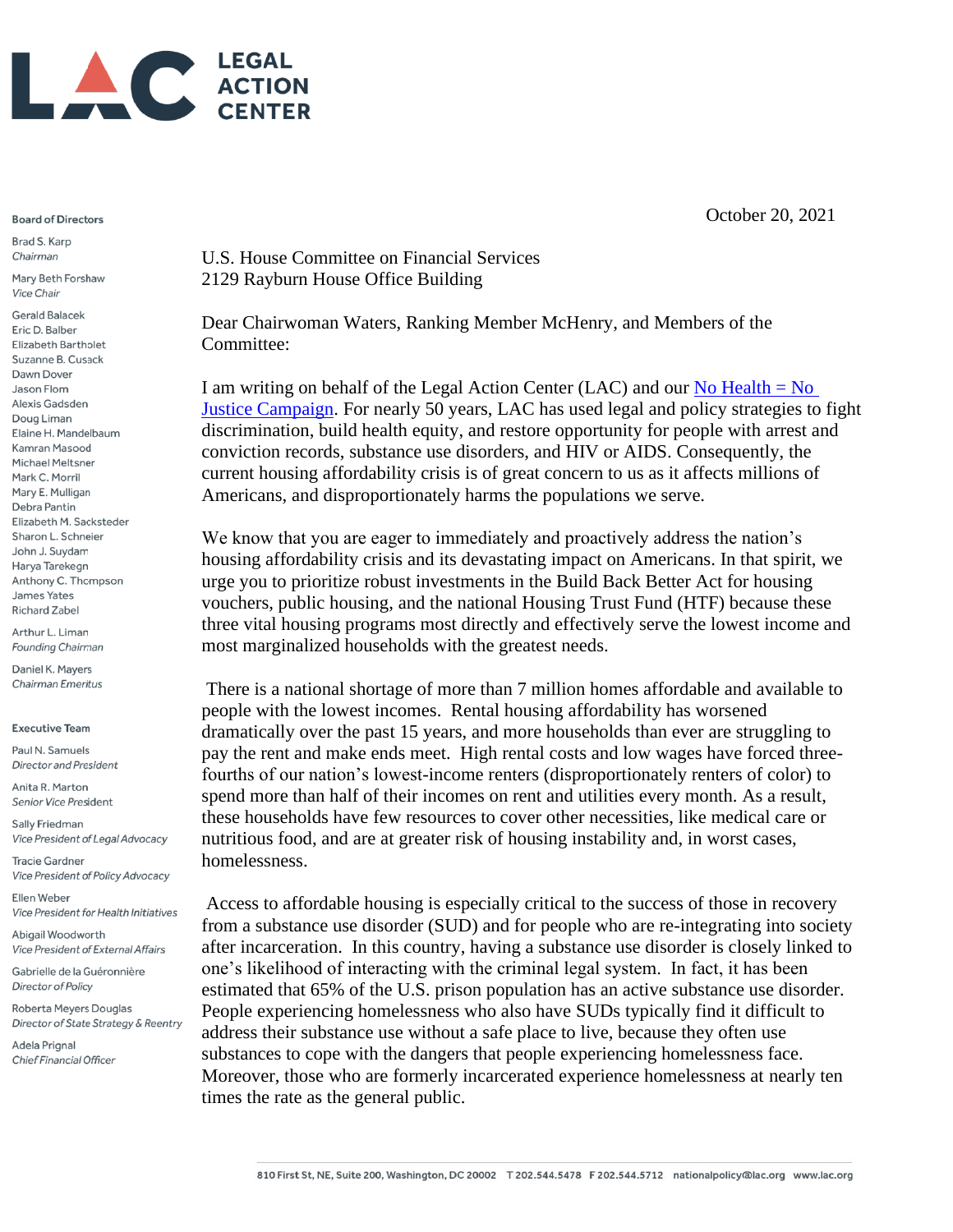The housing crisis has many dimensions, but fundamentally it stems from long-term growth in housing costs that push rents beyond what many people with low incomes can afford, as well as systemic racism that directly harms Black, Indigenous and other people of color. People of color are disproportionately represented among extremely low-income renters and people experiencing homelessness. Black households account for 12% of all households, yet they account for 26% of all extremely low-income renters, 40% of people experiencing homelessness, and more than half of all homeless families. Hispanic households account for 12% of all U.S. households, 21% of extremely low-income renters, and 22% of people experiencing homelessness. Women of color, particularly Black women, are more likely to face eviction and our nation's older, extremely low-income renters, particularly Black and Latinx seniors, are far more likely to be paying more than half of their income on rent and utilities, placing them at especially high risks of housing unaffordability and homelessness.

Research clearly shows that investments to make housing more affordable generate multiplying returns across [many sectors.](https://www.opportunityhome.org/related-sectors/) Stable, affordable housing options located in neighborhoods of opportunity are associated with better educational outcomes, better physical and mental health outcomes, lower healthcare expenditures, greater food security, stronger upward economic mobility and growth, greater racial and gender equity, fewer encounters with the criminal legal system and more. Additionally, as the Administration considers criminal justice reforms while seeking to decrease violence in communities, it is important that housing is viewed as part of the solution. Secure affordable housing greatly improves people's chances of staying out of jail and prison after reentry, and can contribute to better health and educational outcomes, racial equity, and more. Voucher expansion is essential to ending homelessness for people with criminal records, or those formerly incarcerated, who experience homelessness. Unfortunately, years of underinvestment in affordable housing solutions have contributed to our current housing crisis although it is well documented that housing vouchers and other rental assistance are highly effective at addressing homelessness and housing instability.

With your leadership, we can help end the affordable housing crisis by bringing to scale proven solutions, which to be effective must include both additional housing vouchers and measures to build and rehabilitate affordable and accessible housing for people with the lowest incomes. In the Build Back Better Act, we will have the rare opportunity to advance bold, transformative housing solutions that are urgently needed today and will pay dividends for years to come. To help end the affordable rental housing and homelessness crisis, we recommend:

• **Expanding rental assistance by \$90 billion to serve an additional one million households.** Vouchers are more [effective](https://www.cbpp.org/housing-choice-vouchers-sharply-reduced-crowded-housing-homelessness-and-frequent-moves) at reducing homelessness, overcrowding, and housing instability than any other policy option and are integral to any strategy to solve the affordable housing crisis and advance an equitable recovery. [Studies](https://static1.squarespace.com/static/5743308460b5e922a25a6dc7/t/5f7dd00e12dfe51e169a7e83/1602080783936/Housing-Vouchers-Proposal-Poverty-Impacts-CPSP-2020.pdf) repeatedly show that vouchers hold enormous potential to reduce child poverty and narrow racial gaps in poverty